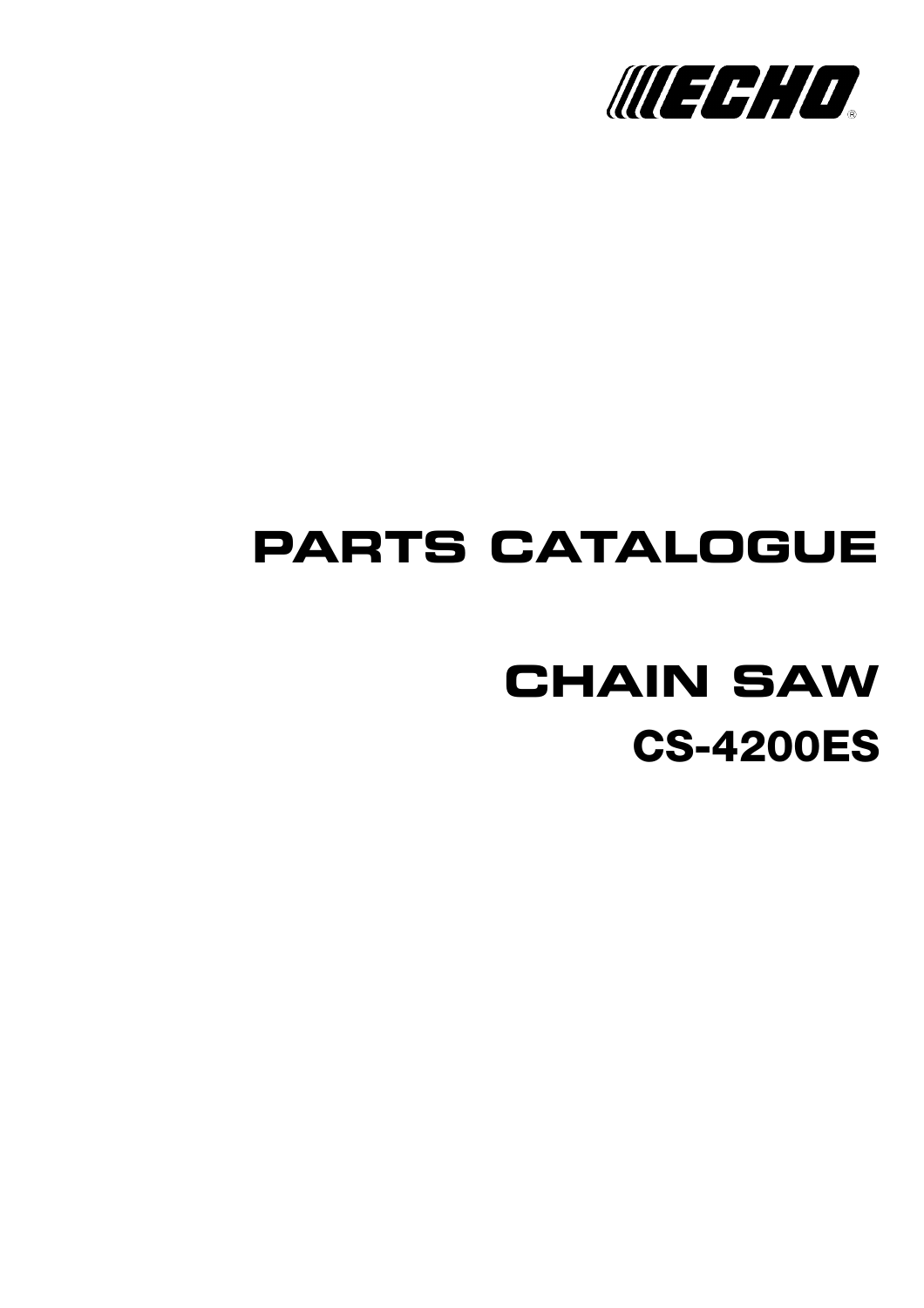

| KEY LV                                  |     | PART NUMBER Q'TY |                         | <b>DESCRIPTION</b>         | <b>REMARKS</b> |  |
|-----------------------------------------|-----|------------------|-------------------------|----------------------------|----------------|--|
| $\overline{2}$                          |     | 900238-05012     | $\overline{2}$          | <b>SCREW 5*12</b>          |                |  |
| 3                                       |     | 130510-39932     | 1                       | <b>ADAPTER, INTAKE</b>     |                |  |
|                                         |     | 130016-39930     |                         | <b>GASKET, INTAKE</b>      |                |  |
| $\frac{4}{5}$                           |     | P021-004131      |                         | <b>CRANKCASE SET</b>       |                |  |
| $\,6\,$                                 | $+$ | 900162-05022     | 4                       | BOLT, H.S. 5*22            |                |  |
| $\overline{7}$                          |     | 900162-05030     | 4                       | <b>BOLT, H.S. 5*30</b>     |                |  |
| $\dot{8}$                               |     | 100000-59531     | 1.                      | PISTON KIT                 |                |  |
| 9                                       | $+$ | 100011-37330     | 1                       | RING, PISTON               |                |  |
| $\frac{10}{1}$                          | $+$ | 100013-35430     |                         | PIN, PISTON                |                |  |
| 11                                      | $+$ | 100015-03931     | $\mathbf{2}$            | <b>CIRCLIP, PISTON PIN</b> |                |  |
| 12 <sub>2</sub>                         | $+$ | 100012-35430     |                         | <b>BEARING, NEEDLE</b>     |                |  |
| $\frac{13}{1}$                          |     | 100142-39130     |                         | <b>KEY, WOODRUFF</b>       |                |  |
| 14                                      |     | P021-007240      | 1.                      | <b>CRANKSHAFT ASY</b>      |                |  |
| 15 <sub>15</sub>                        | $+$ | 900888-36201     | 2                       | BEARING, BALL 6201         |                |  |
|                                         | $+$ | V505-000010      | 2                       | SEAL, OIL 12               |                |  |
| $\begin{array}{c} 16 \\ 17 \end{array}$ | $+$ | 437063-38330     |                         | <b>GEAR, WORM</b>          |                |  |
| 20                                      |     | 163890-38330     | 3                       | BOLT, 5                    |                |  |
| $^{23}$                                 |     | 101520-35430     |                         | <b>COVER</b>               |                |  |
| 27                                      |     | 433000-60930     | 1                       | <b>CATCHER KIT, CHAIN</b>  |                |  |
| 28                                      | $+$ | 900253-05020     | 1                       | <b>SCREW 5*20</b>          |                |  |
| 30                                      |     | 100918-19830     | $\overline{\mathbf{c}}$ | CAP, CUSHION               |                |  |
| 31                                      |     | 100915-33930     | $\mathbf{2}^{\prime}$   | <b>SCREW</b>               |                |  |
| 32                                      |     | 100910-60030     | $\mathbf{2}$            | <b>CUSHION</b>             |                |  |
| 33                                      |     | P021-007181      |                         | <b>COVER, ENGINE</b>       |                |  |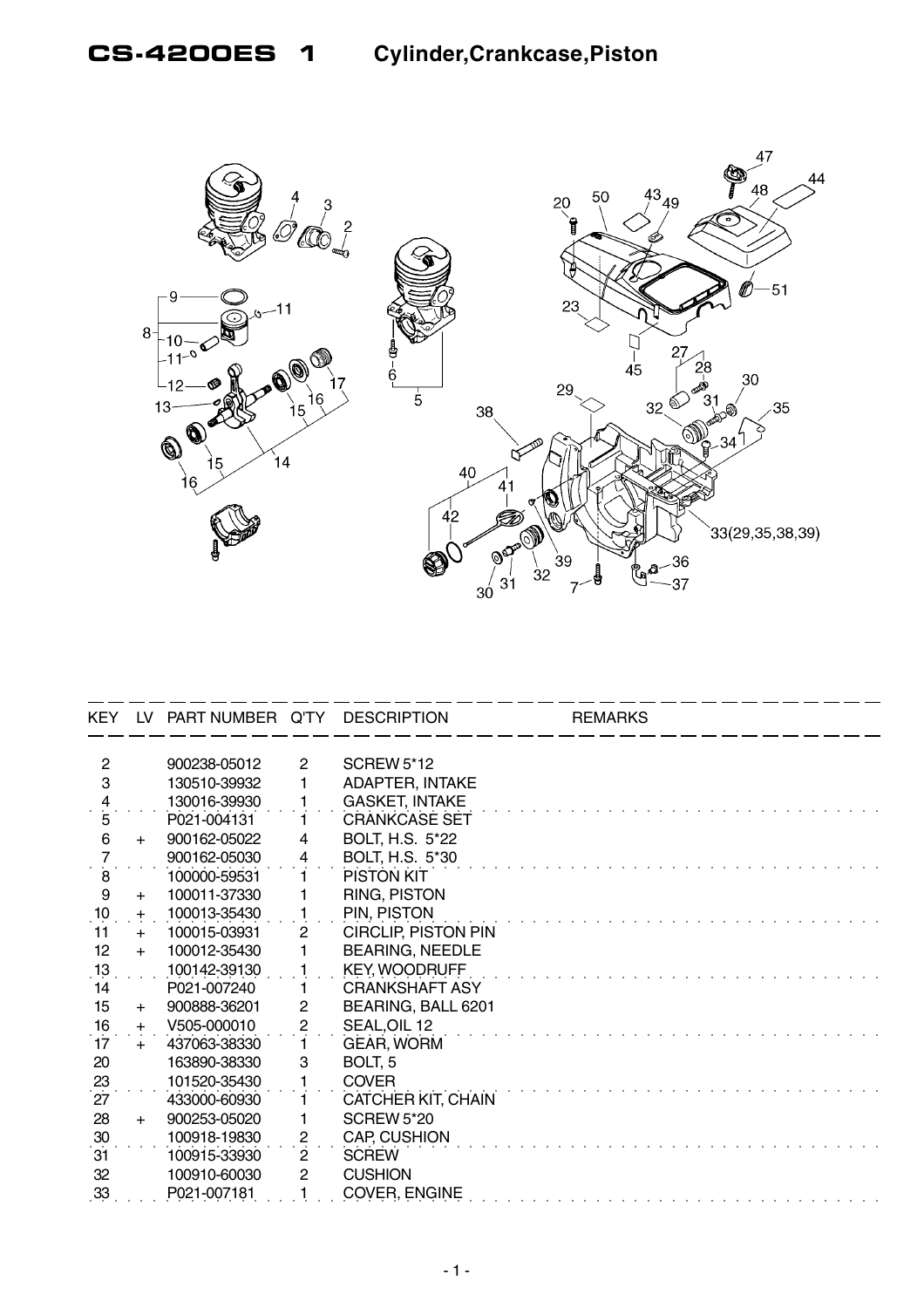

| KEY. | 1V  | PART NUMBER Q'TY |                | <b>DESCRIPTION</b>       | <b>REMARKS</b> |
|------|-----|------------------|----------------|--------------------------|----------------|
|      |     |                  |                |                          |                |
| 29   | $+$ | 101520-35430     |                | <b>COVER</b>             |                |
| 35   | $+$ | 606416-60631     |                | <b>WIRE</b>              |                |
| 38   | $+$ | 433011-19830     |                | STUD, GUIDE BAR          |                |
| 39   | $+$ | 436114-13930     |                | <b>VALVE, CHECK</b>      |                |
| 34   |     | 900253-04008     |                | SCREW 4*8                |                |
| 36   |     | 130020-60630     | $\overline{2}$ | NUT <sub>5</sub>         |                |
| 37   |     | 162011-60630     |                | PLATE, GROUND            |                |
| 40   |     | 436001-39232     |                | CAP, OIL                 |                |
| .41  | $+$ | A365-000050      |                | CONNECTOR, CAP           |                |
| 42   | $+$ | 900721-00025     |                | O-RING 25                |                |
| 43   |     | 890345-39230     |                | LABEL, CAUTION           |                |
| 44   |     | X503-008240      |                | LABEL, MODEL             |                |
| 45   |     | 890631-38130     |                | LABEL, CAUTION           |                |
| 47   |     | A235-000020      |                | <b>KNOB, CLEANER LID</b> |                |
| 48   |     | A232-000022      |                | LID, CLEANER             |                |
| 49   |     | V135-000010      |                | GROMMET, HT CORD         |                |
| 50   |     | A160-000015      |                | <b>COVER, CYLINDER</b>   |                |
| 51   |     | 130338-32430     |                | PLUG, COVER              |                |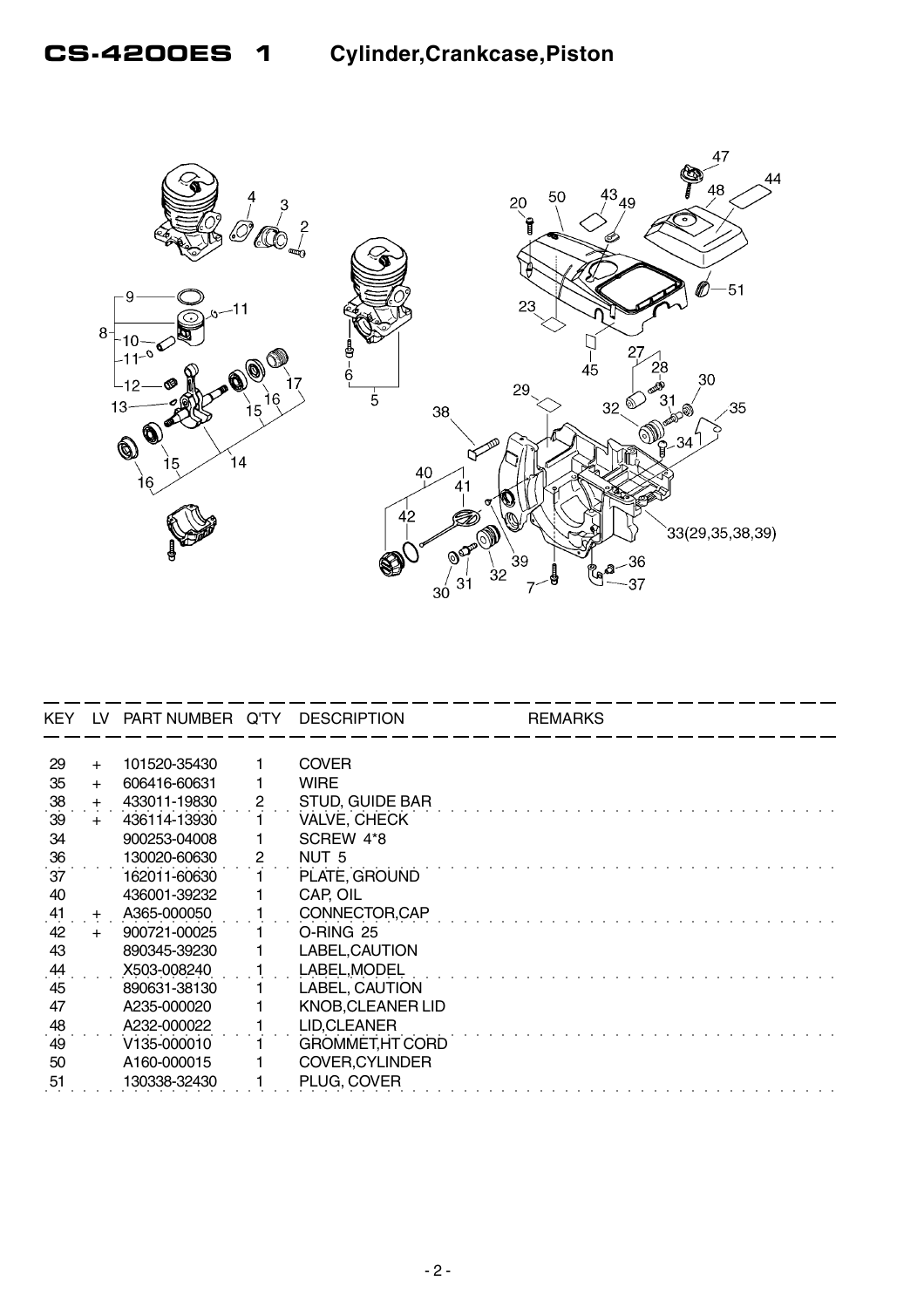





| KEY.            | LV. | PART NUMBER Q'TY |                | <b>DESCRIPTION</b>          | <b>REMARKS</b> |
|-----------------|-----|------------------|----------------|-----------------------------|----------------|
|                 |     |                  |                |                             |                |
| 4<br>6          |     | 130366-39930     | 1<br>1         | <b>CUSHION</b>              |                |
|                 |     | 130007-39931     |                | <b>INSULATOR</b>            |                |
|                 |     | 130010-38330     |                | <b>GASKET, INTAKE</b>       |                |
| 8               |     | 130110-54430     |                | PIPE, IMPULSE               |                |
| 9               |     | 130405-38332     |                | <b>BRACKET, AIR CLEANER</b> |                |
| 10              |     | A226-000040      |                | <b>ELEMENT, AIR FILTER</b>  |                |
| 16              |     | V540-000110      |                | SEAL, CIRCULAR              |                |
| 11              |     | 130301-39935     |                | <b>ADAPTER, INTAKE</b>      |                |
| 12              |     | 900162-05050     | 2              | BOLT, H.S. 5*50             |                |
| 13              |     | 900253-05016     |                | <b>SCREW</b>                |                |
| 14              |     | A021-000220      |                | CARBURETOR, DIAPHRAGM       |                |
| 15              |     | 129023-39930     |                | <b>GROMMET, IDLE</b>        |                |
| 16              |     | 129010-33330     | 1.             | <b>GROMMET</b>              |                |
| 22              |     | 900600-00005     | $\overline{c}$ | <b>WASHER 5</b>             |                |
| 23              |     | 351134-39930     | $\overline{c}$ | <b>CUSHION</b>              |                |
| $\overline{24}$ |     | 890157-39130     |                | LABEL, SWITCH               |                |
| 25              |     | 163400-35430     |                | <b>SWITCH, IGNITION</b>     |                |
| 26              |     | A241-000100      |                | <b>KNOB, CHOKE</b>          |                |
| 27              |     | 178810-14534     |                | <b>GROMMET</b>              |                |
| 28              |     | C454-000012      |                | ROD, THROTTLE               |                |
| $\frac{29}{12}$ |     | 163810-59535     |                | <b>BRACKET, SWITCH</b>      |                |
| 31              |     | 900105-04006     |                | <b>BOLT, H.S. 4*6</b>       |                |
| 32              |     | 145711-60631     |                | <b>STAY, MUFFLER</b>        |                |
| 33              |     | 900105-05014     | 2              | BOLT, H.S. 5*14             |                |
| 34              |     | 145610-39930     |                | <b>MUFFLER</b>              |                |
| 35              |     | 145510-35431     | 1              | <b>GASKET, MUFFLER</b>      |                |
| 36              |     | 163413-59530     | 1              | PLATE, CONTACT              |                |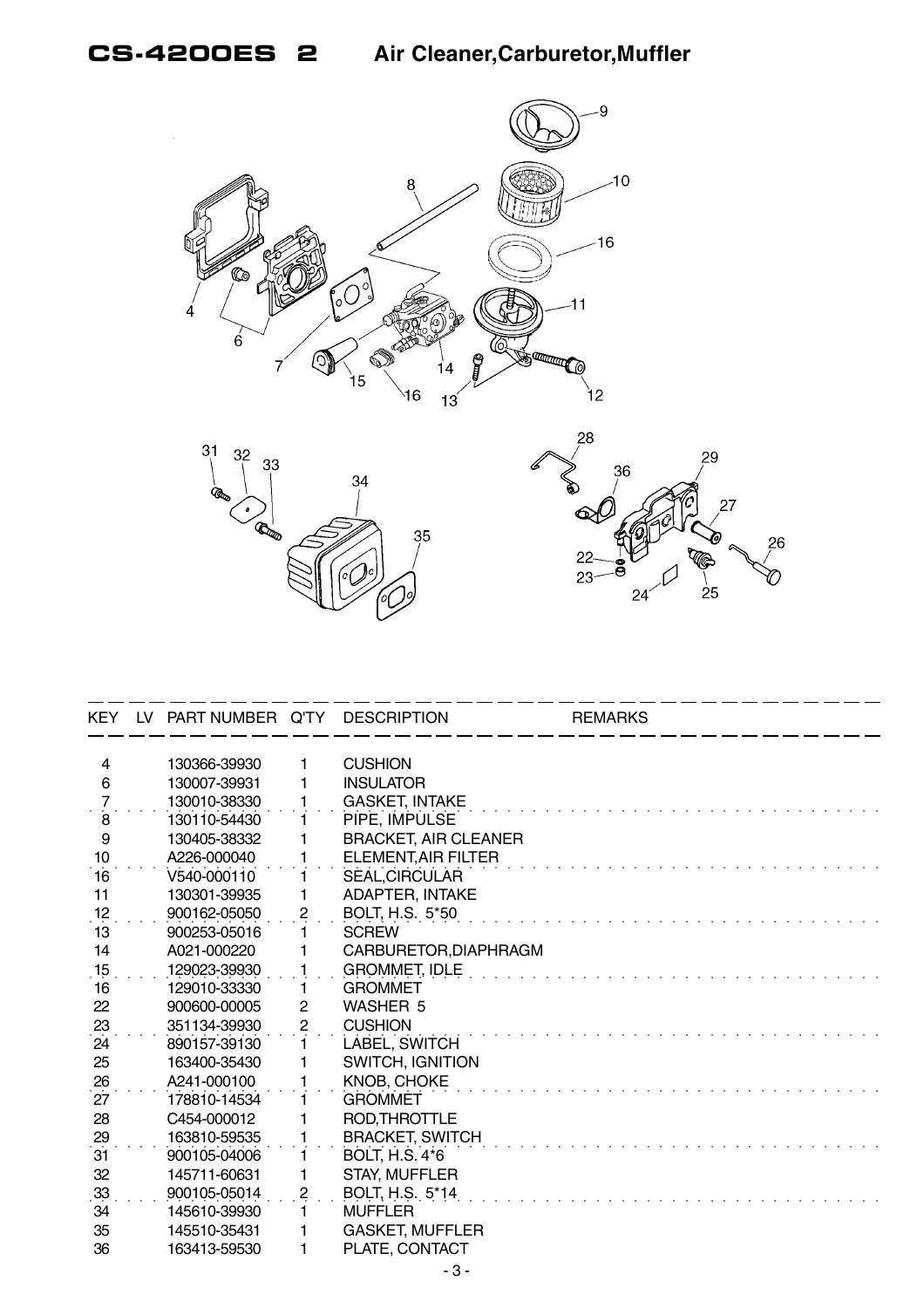## **CS-4200ES 3 Starter,Magneto**



| <b>KEY</b>          |     | LV PART NUMBER Q'TY DESCRIPTION |                         |                         | <b>REMARKS</b> |
|---------------------|-----|---------------------------------|-------------------------|-------------------------|----------------|
|                     |     | 151112-04630                    | 1                       | <b>BUSHING</b>          |                |
| $\overline{2}$      |     | 159118-39930                    |                         | GUIDE, CORD             |                |
| $\ddot{\mathrm{3}}$ |     | 159010-10230                    |                         | PLUG, SPARK (BPMR-7A    |                |
| 4                   |     | A426-000010                     |                         | TERMINAL, SPARKPLUG     |                |
| 5                   |     | A427-000012                     |                         | <b>CAP, SPARK PLUG</b>  |                |
| 6                   |     | 156626-60630                    |                         | COIL, IGNITION          |                |
|                     |     | 900162-05022                    | $\mathbf{2}^{\prime}$   | <b>BOLT, H.S. 5*22</b>  |                |
| 8                   |     | 156630-39930                    |                         | LEAD, GROUND            |                |
| $\ddot{\theta}$     |     | 900216-04006                    |                         | <b>SCREW</b>            |                |
| 10                  |     | 156801-60630                    |                         | <b>FLYWHEEL</b>         |                |
| 11                  |     | 900605-00008                    |                         | <b>WASHER, SPRING 8</b> |                |
| 12                  |     | 900500-00008                    |                         | NUT 8                   |                |
| 13                  |     | 177234-35430                    | $\mathbf{2}$            | <b>SPRING, RETURN</b>   |                |
| 14                  |     | 177247-04630                    | 2                       | SPACER, RATCHET         |                |
| 15                  |     | 177218-35430                    | $\overline{\mathbf{c}}$ | PAWL, STARTER           |                |
| 16                  |     | 900603-00005                    | $\mathbf{2}$            | WASHER 5                |                |
| 17                  |     | V203-000090                     | $\mathbf{2}$            | BOLT <sub>.5</sub>      |                |
| 18                  |     | 101535-39933                    | 1                       | COVER, FAN              |                |
| 19                  |     | A051-000581                     |                         | STARTER, RECOIL         |                |
| 20                  | $+$ | P022-004630                     |                         | <b>SCREW</b>            |                |
| 21                  | $+$ | P022-008020                     |                         | CATCHER, PAWL           |                |
| $\dot{22}$          | $+$ | P022-006231                     |                         | <b>ROPE</b>             |                |
| 23                  | $+$ | P022-006240                     |                         | <b>REEL COMP</b>        |                |
| 24                  |     | P022-006250                     |                         | SPRING, SPIRAL          |                |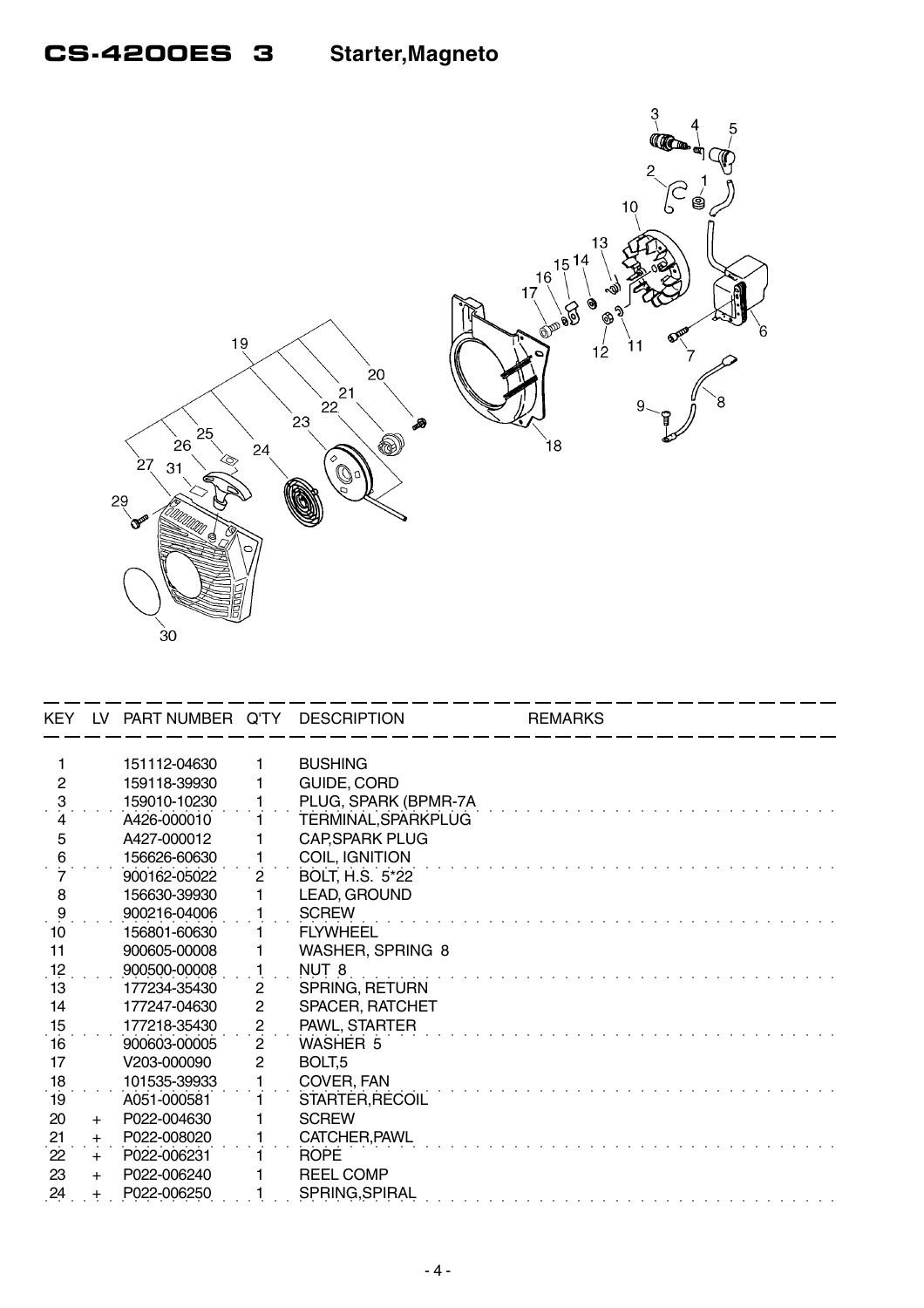#### **CS-4200ES 3 Starter, Magneto**



| <b>KEY</b>                              | LV. | PART NUMBER Q'TY                                                                         |   | <b>DESCRIPTION</b>                                                                                                           | <b>REMARKS</b> |
|-----------------------------------------|-----|------------------------------------------------------------------------------------------|---|------------------------------------------------------------------------------------------------------------------------------|----------------|
| -25<br>26<br>$^{27}$<br>29<br>30<br>-31 |     | 177246-11120<br>P022-001320<br>A500-000151<br>900238-04016<br>X502-000410<br>X530-000210 | 4 | <b>CLIP, STARTER ROPE</b><br><b>GRIP, STARTER</b><br>CASE, STARTER<br><b>SCREW 4*16</b><br>LABEL, ECHO<br>LABEL, EYE CATCHER |                |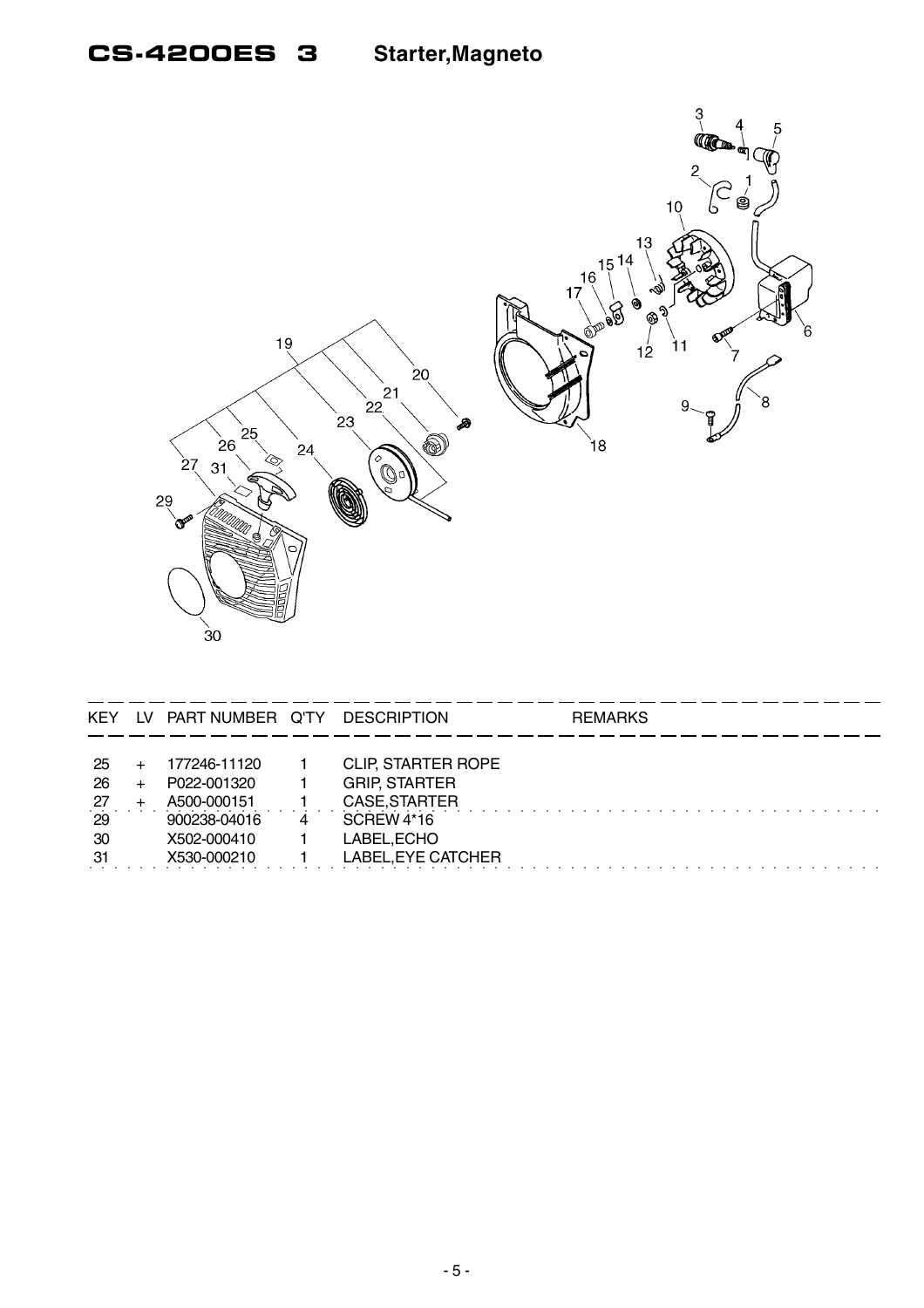

| KEY.            |     | LV PART NUMBER Q'TY DESCRIPTION |                |                        | <b>REMARKS</b> |
|-----------------|-----|---------------------------------|----------------|------------------------|----------------|
| 5               |     | 900253-04014                    | 1              | SCREW <sub>4</sub> *14 |                |
| 6               |     | 351155-35430                    |                | COVER, HANDLE (BL)     |                |
| 7               |     | 178090-37930                    |                | LOCKOUT, T. CONTROL    |                |
| 8               |     | C450-000000                     |                | TRIGGER, THROTTLE      |                |
| 9               |     | 178043-35430                    |                | SPRING, THR.RETURN     |                |
| 10              |     | 900345-40030                    |                | PIN, SPRING 4*30SUS    |                |
| 11              |     | 351111-19830                    |                | GRIP, HANDLE           |                |
| 13              |     | V162-000040                     |                | <b>PLUG</b>            |                |
| 14              |     | 131004-37932                    |                | CAP ASY, FUEL          |                |
| 15              | $+$ | A365-000050                     |                | CONNECTOR, CAP         |                |
| 16              | $+$ | 900720-00022                    |                | O-RING 22              |                |
| 17              |     | 132115-04920                    |                | <b>GROMMET</b>         |                |
| 18              |     | 132010-00760                    |                | PIPE, FUEL             |                |
| 19              |     | 131205-19830                    |                | <b>STRAINER, FUEL</b>  |                |
| $\frac{20}{22}$ |     | 132013-09820                    | 1              | <b>CLIP</b>            |                |
|                 |     | 100910-19730                    | $\overline{2}$ | <b>CUSHION</b>         |                |
| 23              |     | 900105-04020                    | $\overline{c}$ | <b>BOLT, H.S. 4*20</b> |                |
| $\frac{24}{25}$ |     | 100918-19830                    | $\sqrt{2}$     | <b>CAP, CUSHION</b>    |                |
|                 |     | 100252-39930                    | $\overline{2}$ | <b>CUSHION</b>         |                |
| 26              |     | C400-000190                     |                | HANDLE, FRONT          |                |
| 27              |     | 91145-05020                     | $\mathbf{2}$   | <b>BOLT HS TAPPING</b> |                |
| 28              |     | 91145-05016                     | $\overline{2}$ | <b>BOLT HS TAPPING</b> |                |
| 29              |     | 100915-15131                    | $\mathbf{2}$   | SUPPORTER, CUSHION     |                |
| $\overline{30}$ |     | 351103-39934                    |                | HANDLE, REAR           |                |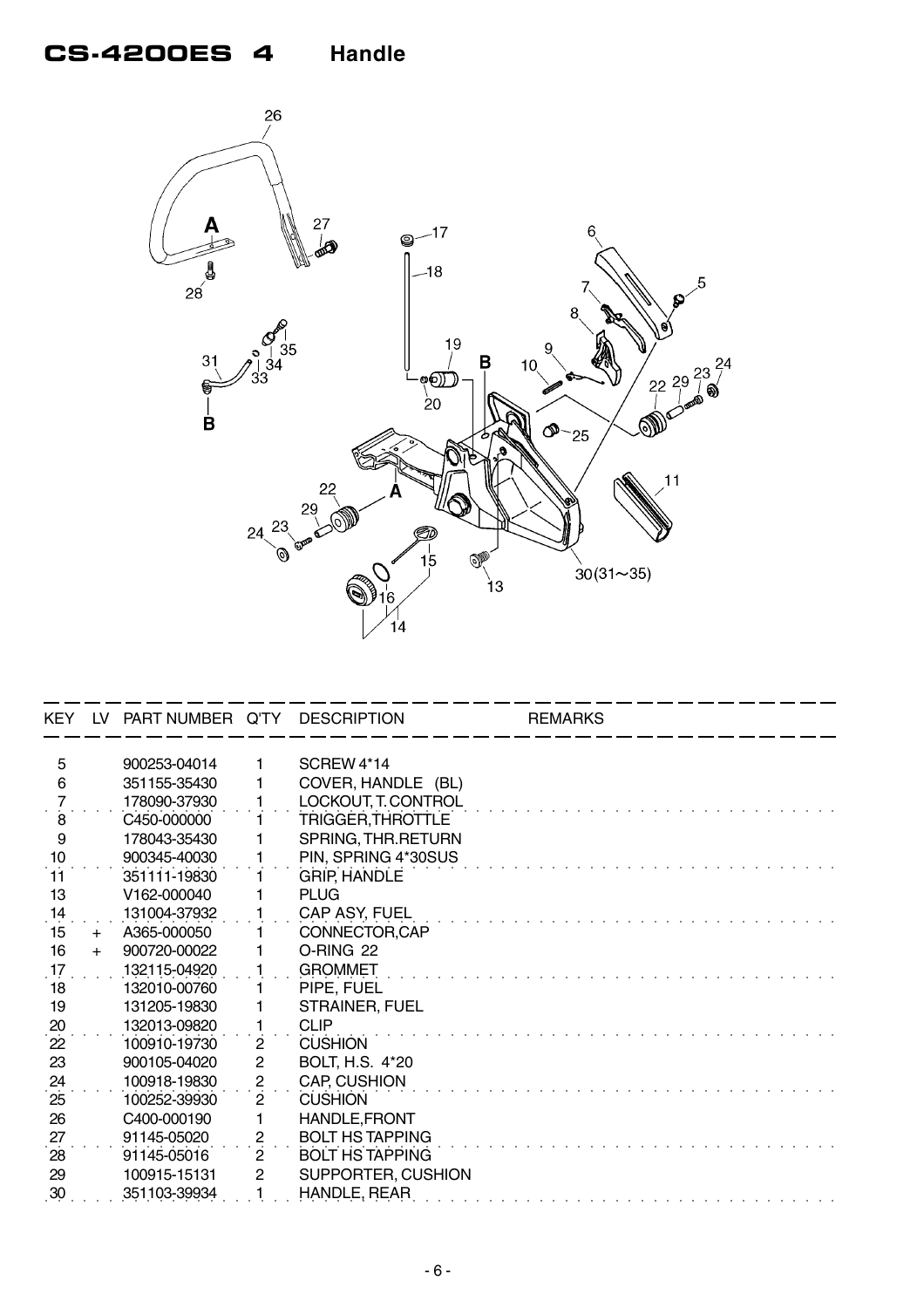



| KEY | LV PART NUMBER Q'TY | <b>DESCRIPTION</b> | <b>REMARKS</b> |
|-----|---------------------|--------------------|----------------|
|     |                     |                    |                |
| -31 | 132012-39930        | PIPE, W/GROMMET    |                |
| -33 | 132013-26630        | CLIP               |                |
| -34 | 131328-40630        | COVER, VENT        |                |
| -35 | 131300-56430        | VALVE, CHECK       |                |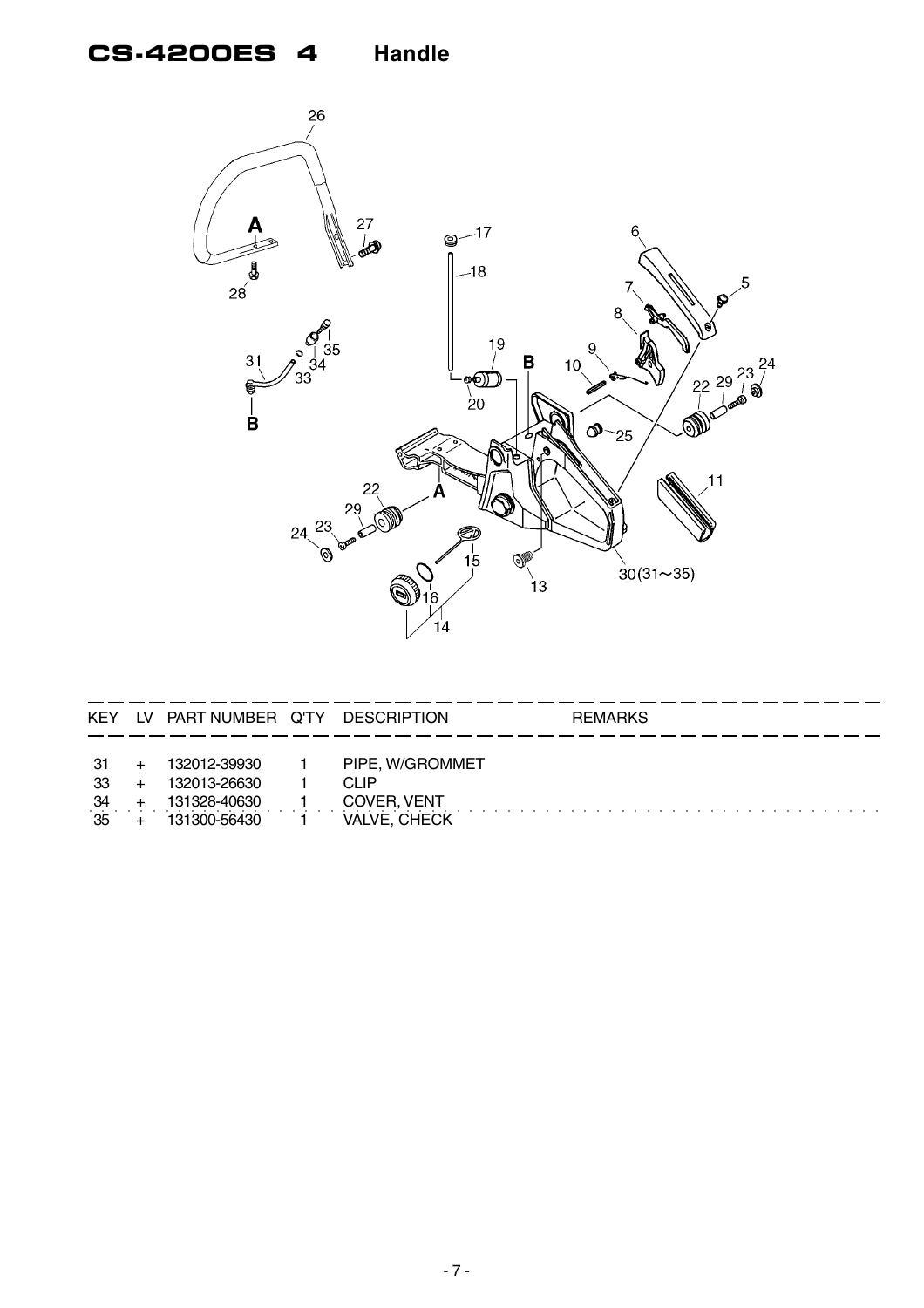#### **CS-4200ES 5 Clutch,Sprocket**



| KEY.            | LV  | PART NUMBER Q'TY |                | <b>DESCRIPTION</b>       | <b>REMARKS</b> |  |
|-----------------|-----|------------------|----------------|--------------------------|----------------|--|
| 5               |     | 433105-60030     | 1              | LEVER, BRAKE             |                |  |
| 6               | $+$ | 900330-30240     |                | PIN 3*24                 |                |  |
|                 |     | 433114-38331     |                | <b>SPRING</b>            |                |  |
| 9               |     | 433167-39130     | $\overline{c}$ | <b>SPACER</b>            |                |  |
| 10 <sup>1</sup> |     | 900562-50005     |                | LOCKNUT <sub>5</sub>     |                |  |
| 11              |     | 91318-05032      |                | <b>SCREW</b>             |                |  |
| 13              |     | C309-000030      |                | TÉNSIONER, CHAIN         |                |  |
| 14              |     | V651-000011      |                | <b>GEAR, BEVEL</b>       |                |  |
| 15              |     | V355-000270      |                | COLLAR <sub>.8</sub>     |                |  |
| 16              |     | V651-000001      |                | <b>GEAR, BEVEL</b>       |                |  |
| 19              |     | 900253-04008     |                | SCREW 4*8                |                |  |
| 20              |     | 433012-39930     |                | PLATE, GUIDE             |                |  |
| 24              |     | 433019-12330     | 2              | NUT, FLANGE 8            |                |  |
| 33              |     | 175012-00831     |                | <b>BEARING, NEEDLE</b>   |                |  |
| 34              |     | A556-000171      |                | DRUM, CLUTCH             |                |  |
| 36              |     | 175019-38330     |                | PLATE, CLUTCH            |                |  |
| 38              |     | 900253-04010     | 2              | SCREW 4*10               |                |  |
| 39              |     | 433122-35430     |                | <b>SPRING, BRAKE</b>     |                |  |
| 40              |     | 433209-35430     |                | STOPPER, BRAKE           |                |  |
| 41              |     | 900342-25012     |                | PIN, SPRING 2.5*12       |                |  |
| 42              |     | 433208-35431     |                | LEVER, BRAKE             |                |  |
| 43              |     | 900330-40088     |                | <b>ROLLER</b><br>$4*8.8$ |                |  |
| 44              |     | 433142-35430     |                | <b>ADJUSTER, BRAKE</b>   |                |  |
| 45              |     | C328-000060      |                | <b>BAND, BRAKE</b>       |                |  |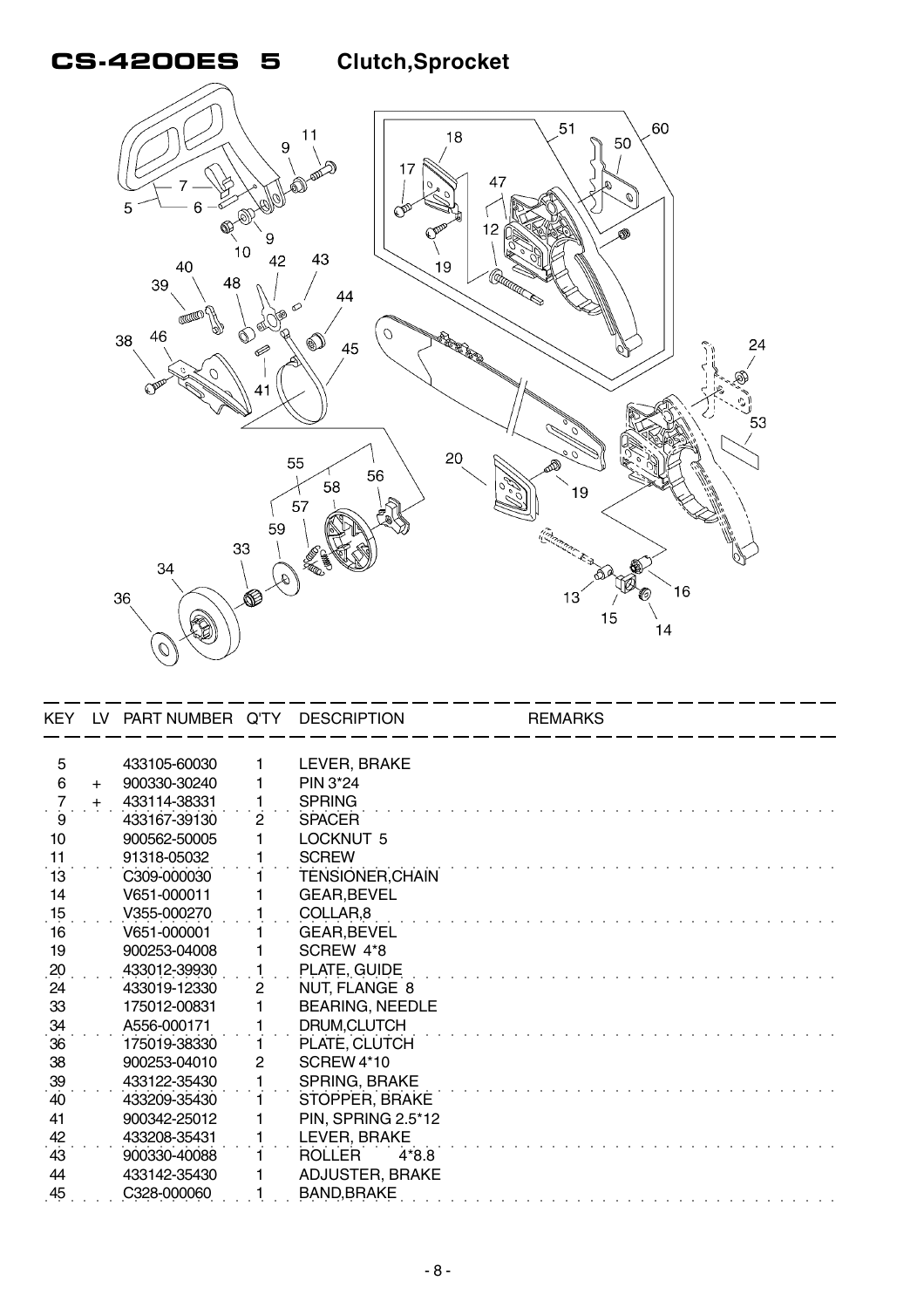## **CS-4200ES 5 Clutch,Sprocket**



| KEY. | LV.  | PART NUMBER Q'TY |   | <b>DESCRIPTION</b>         | <b>REMARKS</b> |
|------|------|------------------|---|----------------------------|----------------|
|      |      |                  |   |                            |                |
| 46   |      | 433310-38330     |   | <b>COVER, BRAKE</b>        |                |
| 48   |      | 433115-38330     |   | WASHER 5.2*12*14           |                |
| .60  |      | P021-010290      |   | <b>GUARD, SPROCKET SET</b> |                |
| 51   |      | P021-001313      |   | <b>GUARD, SPROCKET SET</b> |                |
| 17   | $++$ | 900220-03006     |   | SCREW 3*6                  |                |
| 18   |      | $++$ C305-000011 |   | PLATE, SPROCKET GUARD      |                |
| 19   | $++$ | 900253-04008     |   | SCREW 4*8                  |                |
| 47   | $++$ | P021-010170      |   | <b>GUARD, SPROCKET KIT</b> |                |
| 12   |      | $+++V203-000110$ |   | BOLT <sub>5</sub>          |                |
| 50   | $+$  | C304-000020      |   | <b>SPIKED</b>              |                |
| 53   |      | X502-000340      |   | LABEL, ECHO                |                |
| .55  |      | P021-007060      |   | <b>CLUTCH ASY W/PLATE</b>  |                |
| 56   | $+$  | A552-000060      |   | <b>HUB, CLUTCH</b>         |                |
| 57   | $+$  | V451-000500      | 3 | SPRING, TENSION            |                |
| 58   | $+$  | P021-007050      |   | <b>CLUTCH SHOE SET</b>     |                |
| 59   | $+$  | 175019-39430     |   | PLATE, CLUTCH              |                |
| 5    |      | 437210-39931     |   | <b>PIPE</b>                |                |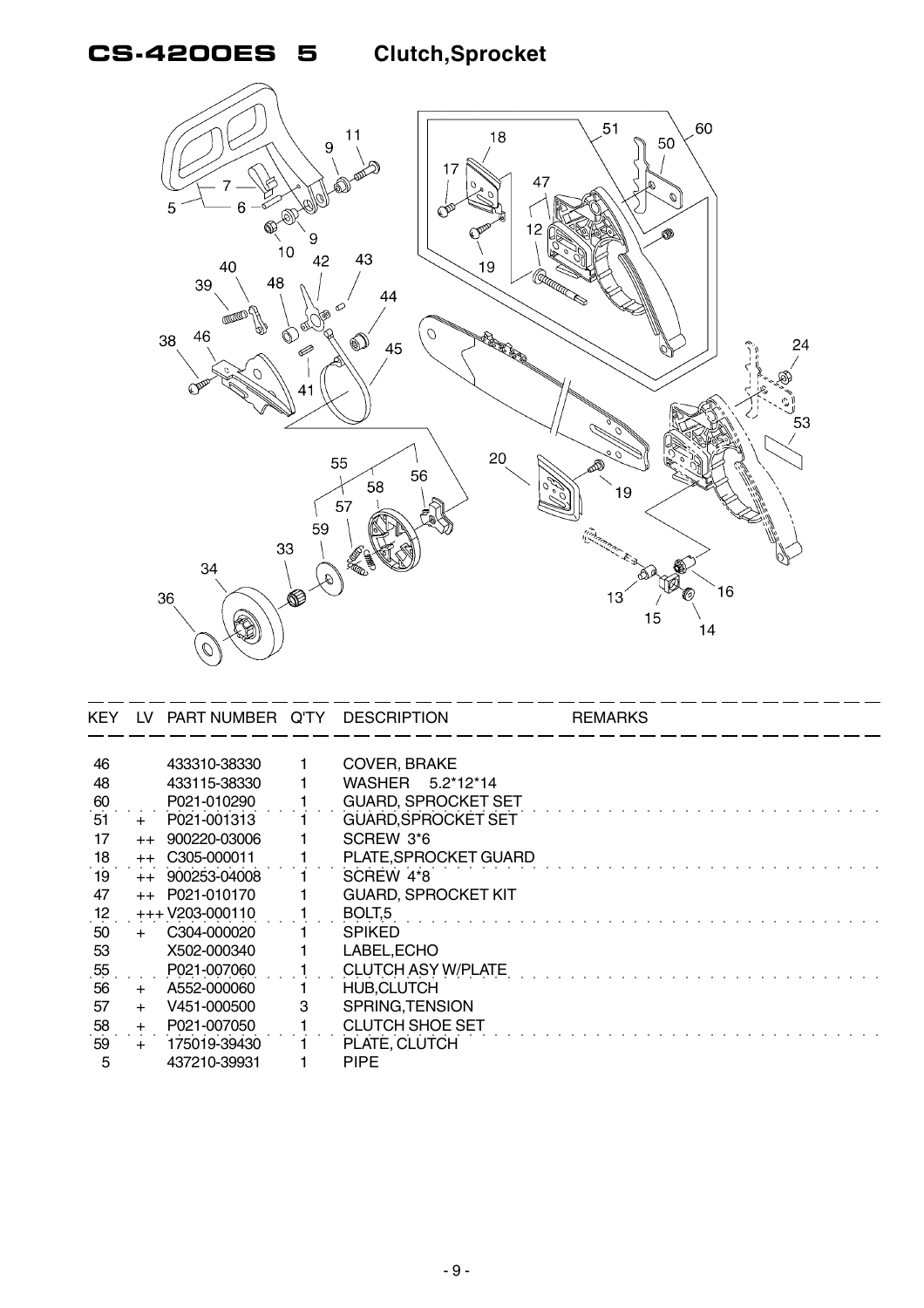

| KEY.            | 1V  | PART NUMBER Q'TY |   | <b>DESCRIPTION</b>     | <b>REMARKS</b> |
|-----------------|-----|------------------|---|------------------------|----------------|
|                 |     |                  |   |                        |                |
| 10              |     | 175310-38330     |   | PLATE, SEAL            |                |
| 11              |     | 132013-26630     |   | <b>CLIP</b>            |                |
| $\frac{12}{13}$ |     | 132115-12330     |   | <b>GROMMET</b>         |                |
|                 |     | 437210-35430     |   | <b>PIPE</b>            |                |
| 14              |     | 436205-14730     |   | STRAINER, OIL          |                |
| 15              |     | 437002-38330     |   | <b>AUTO-OILER ASSY</b> |                |
| 16              | $+$ | 437016-38330     |   | NEEDLE, ADJUST         |                |
| 17              | $+$ | 437029-37330     |   | <b>WASHER</b>          |                |
| 18              | $+$ | 437015-37330     |   | <b>SPRING</b>          |                |
| 19              | $+$ | 437024-37330     |   | <b>PLUNGER</b>         |                |
| 21              | $+$ | 437062-38330     |   | CAP, OIL PUMP          |                |
| 22              | $+$ | 437019-38330     |   | <b>SPRING</b>          |                |
| 23              | $+$ | 123127-15030     |   | <b>RING</b>            |                |
| 25              |     | 900223-04016     | 2 | <b>SCREW</b>           |                |
| 30              |     | 898510-39130     |   | <b>BAG, TOOL</b>       |                |
| 31              |     | 895410-02830     |   | WRENCH, W/S. DRIVER    |                |
| 32              |     | 895812-03930     |   | DRIVER, SCREW 50       |                |
| 33              |     | 898513-38330     |   | SCABBARD, GUIDE BAR    |                |
| 34              |     | 898568-14530     |   | <b>ROPE</b>            |                |
|                 |     | A021-000100      |   | CARBURETOR, DIAPHRAGM  |                |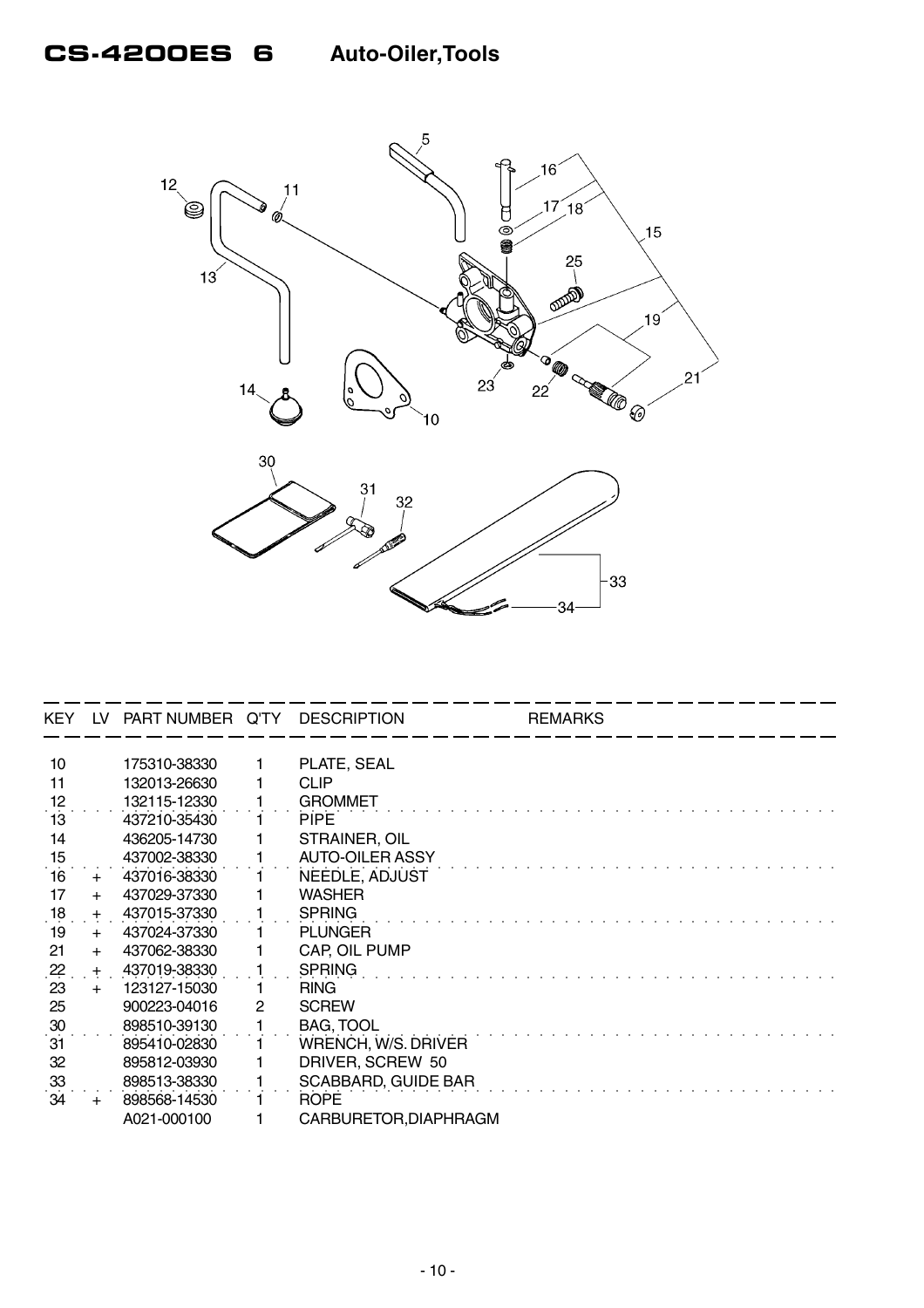#### **CS-4200ES 7 Carburetor**



|                 |     | KEY LV PART NUMBER Q'TY |                       | <b>DESCRIPTION</b>         | <b>REMARKS</b> |
|-----------------|-----|-------------------------|-----------------------|----------------------------|----------------|
|                 |     |                         |                       |                            |                |
| $\mathbf{1}$    | $+$ | 123130-02960            | 4                     | <b>SCREW</b>               |                |
| $\overline{2}$  | $+$ | 123142-03930            | 1                     | COVER, M. DIAPHRAGM        |                |
| $\mathfrak{B}$  | $+$ | 123141-03930            |                       | DIAPHRAGM, METERING        |                |
| 4               | $+$ | 123140-03930            |                       | GASKET, M. DIAPHRAGM       |                |
| 5               | $+$ | 123123-38330            |                       | LEVER, METERING            |                |
| $\frac{6}{7}$   | $+$ | 123139-03930            |                       | <b>SCREW, M. LEVER PIN</b> |                |
|                 | $+$ | 123138-03930            |                       | PIN, METERING LEVER        |                |
| 8               | $+$ | 123122-39330            |                       | SPRING, METER. LEVER       |                |
| $\ddot{\theta}$ | $+$ | 123137-19830            |                       | <b>VALVE, INLET NEEDLE</b> |                |
| 10              | $+$ | P003-000230             |                       | <b>VALVE CHOKE</b>         |                |
| 11              | $+$ | 123114-38830            | 3                     | <b>SCREW</b>               |                |
| 12              | $+$ | P003-000160             |                       | LEVER-FAST IDLE            |                |
| 13              | $+$ | P003-000140             |                       | <b>SPRING</b>              |                |
| 14              | $+$ | 123119-22130            |                       | SPRING, NEEDLE             |                |
| 15              | $+$ | 123120-38330            |                       | NEEDLE, HIGH SPEED         |                |
| 16              | $+$ | 123118-38330            |                       | NEEDLE, IDLE               |                |
| 17              | $+$ | 123121-22130            |                       | SPRING, NEEDLE             |                |
| 18              | $+$ | P003-000120             |                       | <b>SHAFT, THROTTLE</b>     |                |
| 19              | $+$ | 123113-37530            |                       | SPRING, THROTTLE RTN       |                |
| 20              | $+$ | 123126-10631            |                       | <b>SCREEN, INLET</b>       |                |
| 21              | $+$ | 123116-10530            |                       | <b>VALVE, THROTTLE</b>     |                |
| 22              | $+$ | 123127-15030            | $\mathbf{2}^{\prime}$ | <b>RING</b>                |                |
| 23              | $+$ | P003-000130             |                       | THROTTLE, LEVER            |                |
| 24              |     | P003-000150             |                       | CHOKE, SHAFT               |                |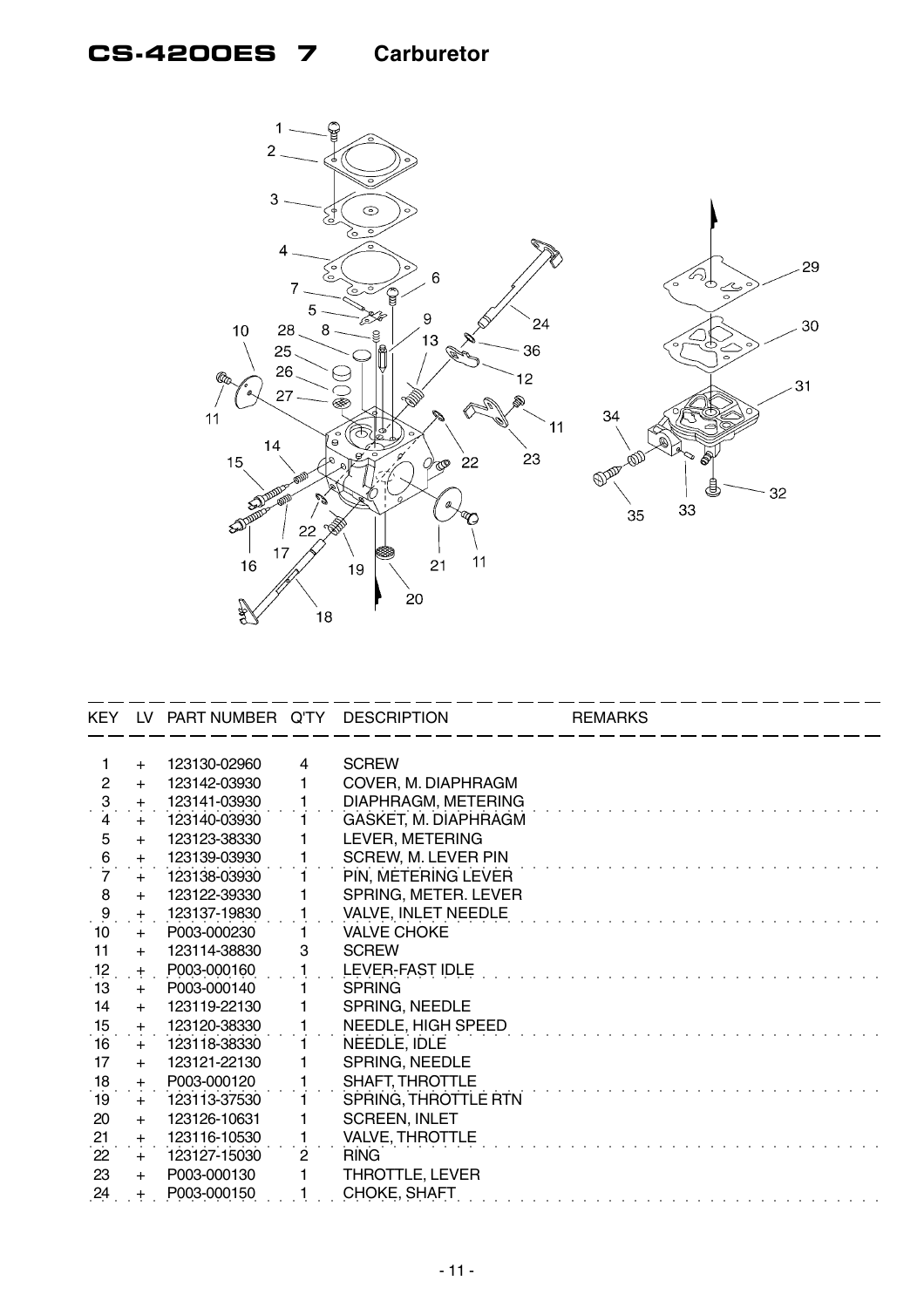#### **CS-4200ES 7 Carburetor**



| <b>KEY</b> | LV.   | PART NUMBER Q'TY | DESCRIPTION               | <b>REMARKS</b> |
|------------|-------|------------------|---------------------------|----------------|
|            |       |                  |                           |                |
| 25         | $+$   | 123146-17330     | PLUG, CUP                 |                |
| 26         | $+$   | 123169-10630     | RING, RETAINING           |                |
| 27         | $+$   | 123168-10631     | <b>SCREEN</b>             |                |
| 28         | $+$   | 123146-10631     | PLUG. WELCH               |                |
| 29         | $+$   | 123112-15030     | DIAPHRAGM, FUEL PUMP      |                |
| 30         | $+$   | 123125-15030     | <b>GASKET, FUEL PUMP</b>  |                |
| 31         | $+$   | 123124-38330     | COVER, FUEL PUMP          |                |
| 32         | $+$   | 123110-03930     | <b>SCREW, PUMP COVER</b>  |                |
| 33         | $+$   | 123178-15030     | PLUG, FRICTION            |                |
| 34         | $\pm$ | 123133-04260     | SPRING, IDLE ADJUST       |                |
| 35         | $+$   | 123134-04260     | <b>SCREW. IDLE ADJUST</b> |                |
| 36         |       | 123149-26030     | <b>WASHER</b>             |                |
|            |       | P021-010300      | <b>BRAKE, ASM CHAIN</b>   |                |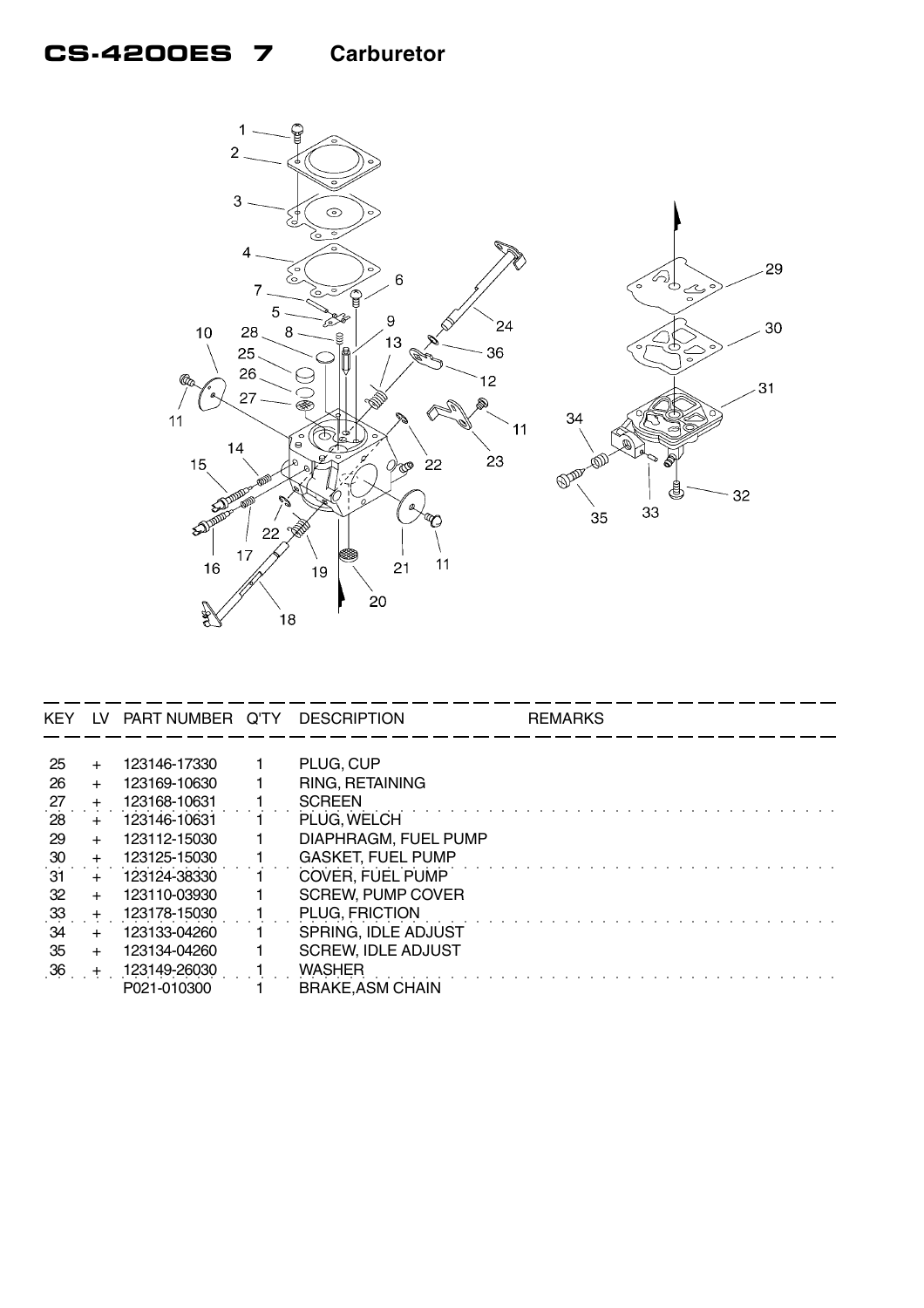## **CS-4200ES 8 Chain Brake Asy**



|                     |      | KEY LV PART NUMBER Q'TY DESCRIPTION |                |                            | <b>REMARKS</b> |
|---------------------|------|-------------------------------------|----------------|----------------------------|----------------|
|                     |      |                                     |                |                            |                |
| 1.                  | $+$  | 433105-60030                        | 1              | LEVER, BRAKE               |                |
| $\mathbf{2}$        | $++$ | 900330-30240                        | 1              | PIN 3*24                   |                |
| $\ddot{\mathbf{3}}$ | $++$ | 433114-38331                        | 1              | <b>SPRING</b>              |                |
| 4                   | $+$  | 433167-39130                        | $\mathbf{2}$   | <b>SPACER</b>              |                |
| 5                   | $+$  | 900562-50005                        | 1              | <b>LOCKNUT 5</b>           |                |
| 6                   | $+$  | 91318-05032                         | 1              | <b>SCREW</b>               |                |
| $\overline{7}$      | $+$  | 900253-04010                        | $\overline{2}$ | SCREW 4*10                 |                |
| 8                   | $+$  | 433310-38330                        | 1              | COVER, BRAKE               |                |
| $\frac{10}{1}$      | $+$  | 433115-38330                        | 1              | WASHER 5.2*12*14           |                |
| 11                  | $+$  | 433122-35430                        |                | <b>SPRING, BRAKE</b>       |                |
| 12 <sub>2</sub>     | $+$  | 433209-35430                        |                | STOPPER, BRAKE             |                |
| $\frac{13}{1}$      | $+$  | 900342-25012                        |                | PIN, SPRING 2.5*12         |                |
| 14                  | $+$  | 433208-35431                        |                | LEVER, BRAKE               |                |
| 15                  | $+$  | 900330-40088                        |                | ROLLER<br>$4*8.8$          |                |
| 16                  | $+$  | 433142-35430                        |                | ADJUSTER, BRAKE            |                |
| 17                  | $+$  | C328-000060                         |                | <b>BAND, BRAKE</b>         |                |
| 25                  | $+$  | P021-010290                         |                | <b>GUARD, SPROCKET SET</b> |                |
| 20                  |      | $++$ P021-001313                    |                | <b>GUARD, SPROCKET SET</b> |                |
| 9                   |      | +++ P021-010170                     |                | <b>GUARD, SPROCKET KIT</b> |                |
| 23                  |      | $+++V203-000110$                    |                | BOLT <sub>.5</sub>         |                |
| 18                  |      | $+++ C305-000011$                   |                | PLATE, SPROCKET GUARD      |                |
| 19                  |      | $+++900253-04008$                   |                | SCREW 4*8                  |                |
| 21                  |      | $+++V162-000020$                    |                | <b>PLUG</b>                |                |
| $22 \overline{ }$   |      | +++ 900220-03006                    |                | SCREW 3*6                  |                |
| 24                  |      | ++ C304-000020                      |                | <b>SPIKED</b>              |                |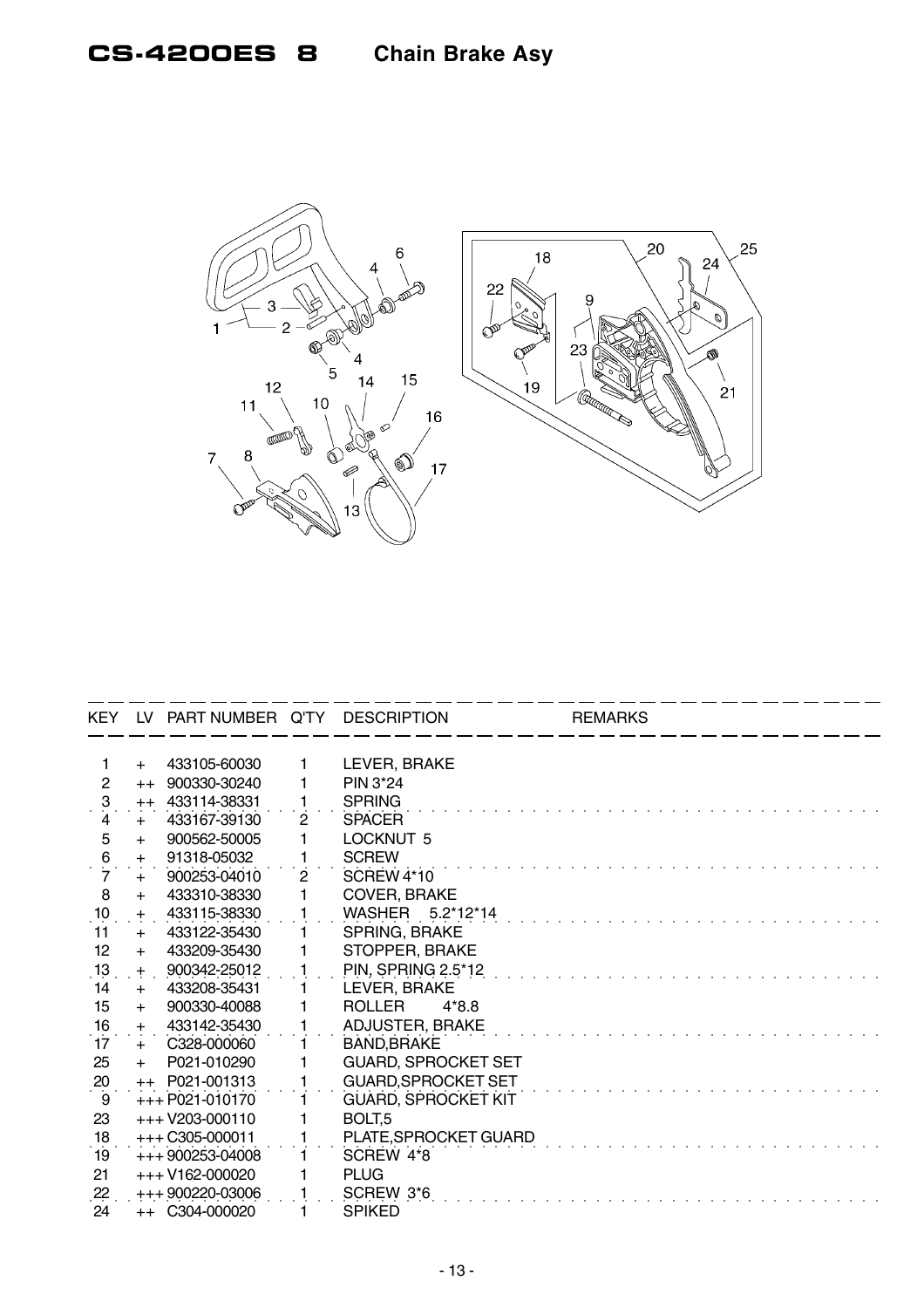| <b>Parts Number</b> | Key No.  | <b>Parts Number</b> | Key No.  | <b>Parts Number</b> | Key No.  |
|---------------------|----------|---------------------|----------|---------------------|----------|
| A021-000100         | $7 -$    | V135-000010         | $1 - 49$ | 123133-04260        | $7 - 34$ |
| A021-000220         | $2 - 14$ | V162-000020         | $8 - 21$ | 123134-04260        | $7 - 35$ |
| A051-000581         | $3 - 19$ | V162-000040         | 4 - 13   | 123137-19830        | $7 - 9$  |
| A160-000015         | $1 - 50$ | V203-000090         | $3 - 17$ | 123138-03930        | $7 - 7$  |
| A226-000040         | $2 - 10$ | V203-000110         | $5 - 12$ | 123139-03930        | $7 - 6$  |
| A232-000022         | $1 - 48$ | V203-000110         | $8 - 23$ | 123140-03930        | $7 - 4$  |
| A235-000020         | $1 - 47$ | V355-000270         | $5 - 15$ | 123141-03930        | $7 - 3$  |
| A241-000100         | $2 - 26$ | V451-000500         | $5 - 57$ | 123142-03930        | $7 - 2$  |
| A365-000050         | $1 - 41$ | V505-000010         | $1 - 16$ | 123146-10631        | $7 - 28$ |
| A365-000050         | $4 - 15$ | V540-000110         | $2 - 16$ | 123146-17330        | $7 - 25$ |
| A426-000010         | $3 - 4$  | V651-000001         | $5 - 16$ | 123149-26030        | $7 - 36$ |
| A427-000012         | $3 - 5$  | V651-000011         | $5 - 14$ | 123168-10631        | $7 - 27$ |
| A500-000151         | $3 - 27$ | X502-000340         | $5 - 53$ | 123169-10630        | $7 - 26$ |
| A552-000060         | $5 - 56$ | X502-000410         | $3 - 30$ | 123178-15030        | $7 - 33$ |
| A556-000171         | $5 - 34$ | X503-008240         | $1 - 44$ | 129010-33330        | $2 - 16$ |
| C304-000020         | $5 - 50$ | X530-000210         | $3 - 31$ | 129023-39930        | $2 - 15$ |
| C304-000020         | $8 - 24$ | 100000-59531        | $1 - 8$  | 130007-39931        | $2 - 6$  |
| C305-000011         | $5 - 18$ | 100011-37330        | $1 - 9$  | 130010-38330        | $2 - 7$  |
| C305-000011         | $8 - 18$ | 100012-35430        | $1 - 12$ | 130016-39930        | $1 - 4$  |
| C309-000030         | $5 - 13$ | 100013-35430        | $1 - 10$ | 130020-60630        | $1 - 36$ |
| C328-000060         | $5 - 45$ | 100015-03931        | $1 - 11$ | 130110-54430        | $2 - 8$  |
| C328-000060         | $8 - 17$ | 100142-39130        | $1 - 13$ | 130301-39935        | $2 - 11$ |
| C400-000190         | $4 - 26$ | 100252-39930        | $4 - 25$ | 130338-32430        | $1 - 51$ |
| C450-000000         | $4 - 8$  | 100910-19730        | $4 - 22$ | 130366-39930        | $2 - 4$  |
| C454-000012         | $2 - 28$ | 100910-60030        | $1 - 32$ | 130405-38332        | $2 - 9$  |
| P003-000120         | 7 - 18   | 100915-15131        | $4 - 29$ | 130510-39932        | $1 - 3$  |
| P003-000130         | 7 - 23   | 100915-33930        | $1 - 31$ | 131004-37932        | $4 - 14$ |
| P003-000140         | 7 - 13   | 100918-19830        | 1 - 30   | 131205-19830        | 4 - 19   |
| P003-000150         | 7 - 24   | 100918-19830        | 4 - 24   | 131300-56430        | 4 - 35   |
| P003-000160         | $7 - 12$ | 101520-35430        | $1 - 23$ | 131328-40630        | 4 - 34   |
| P003-000230         | $7 - 10$ | 101520-35430        | $1 - 29$ | 132010-00760        | $4 - 18$ |
| P021-001313         | $5 - 51$ | 101535-39933        | $3 - 18$ | 132012-39930        | $4 - 31$ |
| P021-001313         | $8 - 20$ | 123110-03930        | 7 - 32   | 132013-09820        | $4 - 20$ |
| P021-004131         | $1 - 5$  | 123112-15030        | $7 - 29$ | 132013-26630        | 4 - 33   |
| P021-007050         | $5 - 58$ | 123113-37530        | 7 - 19   | 132013-26630        | $6 - 11$ |
| P021-007060         | $5 - 55$ | 123114-38830        | $7 - 11$ | 132115-04920        | $4 - 17$ |
| P021-007181         | $1 - 33$ | 123116-10530        | 7 - 21   | 132115-12330        | $6 - 12$ |
| P021-007240         | $1 - 14$ | 123118-38330        | $7 - 16$ | 145510-35431        | $2 - 35$ |
| P021-010170         | $5 - 47$ | 123119-22130        | 7 - 14   | 145610-39930        | $2 - 34$ |
| P021-010170         | $8 - 9$  | 123120-38330        | $7 - 15$ | 145711-60631        | $2 - 32$ |
| P021-010290         | $5 - 60$ | 123121-22130        | $7 - 17$ | 151112-04630        | $3 - 1$  |
| P021-010290         | $8 - 25$ | 123122-39330        | $7 - 8$  | 156626-60630        | $3 - 6$  |
| P021-010300         | $8 -$    | 123123-38330        | 7 - 5    | 156630-39930        | $3 - 8$  |
| P022-001320         | $3 - 26$ | 123124-38330        | 7 - 31   | 156801-60630        | $3 - 10$ |
| P022-004630         | $3 - 20$ | 123125-15030        | 7 - 30   | 159010-10230        | $3 - 3$  |
| P022-006231         | $3 - 22$ | 123126-10631        | $7 - 20$ | 159118-39930        | $3 - 2$  |
| P022-006240         | $3 - 23$ | 123127-15030        | $6 - 23$ | 162011-60630        | $1 - 37$ |
| P022-006250         | $3 - 24$ | 123127-15030        | $7 - 22$ | 163400-35430        | $2 - 25$ |
| P022-008020         | $3 - 21$ | 123130-02960        | $7 - 1$  | 163413-59530        | $2 - 36$ |
|                     |          |                     |          |                     |          |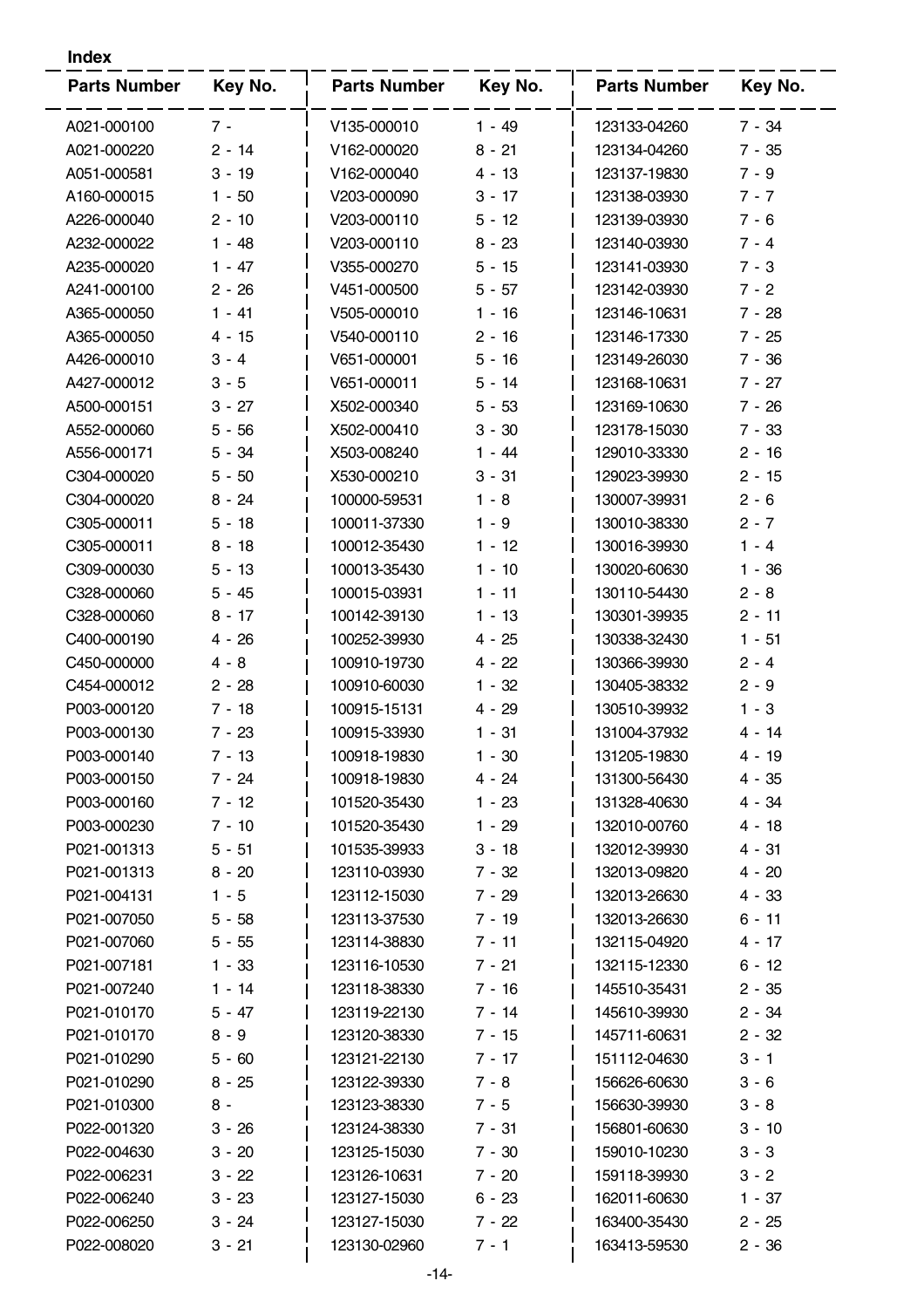| <b>Index</b>                 |                    |                              |                      |                     |         |  |  |  |
|------------------------------|--------------------|------------------------------|----------------------|---------------------|---------|--|--|--|
| <b>Parts Number</b>          | Key No.            | <b>Parts Number</b>          | Key No.              | <b>Parts Number</b> | Key No. |  |  |  |
| 163810-59535                 | $2 - 29$           | 437063-38330                 | $1 - 17$             |                     |         |  |  |  |
| 163890-38330                 | $1 - 20$           | 437210-35430                 | $6 - 13$             |                     |         |  |  |  |
| 175012-00831                 | $5 - 33$           | 437210-39931                 | $6 - 5$              |                     |         |  |  |  |
| 175019-38330                 | $5 - 36$           | 606416-60631                 | $1 - 35$             |                     |         |  |  |  |
| 175019-39430                 | $5 - 59$           | 890157-39130                 | $2 - 24$             |                     |         |  |  |  |
| 175310-38330                 | $6 - 10$           | 890345-39230                 | $1 - 43$             |                     |         |  |  |  |
| 177218-35430                 | $3 - 15$           | 890631-38130                 | $1 - 45$             |                     |         |  |  |  |
| 177234-35430                 | $3 - 13$           | 895410-02830                 | $6 - 31$             |                     |         |  |  |  |
| 177246-11120                 | $3 - 25$           | 895812-03930                 | $6 - 32$             |                     |         |  |  |  |
| 177247-04630                 | $3 - 14$           | 898510-39130                 | $6 - 30$             |                     |         |  |  |  |
| 178043-35430                 | $4 - 9$            | 898513-38330                 | $6 - 33$             |                     |         |  |  |  |
| 178090-37930                 | $4 - 7$            | 898568-14530                 | $6 - 34$             |                     |         |  |  |  |
| 178810-14534                 | $2 - 27$           | 900105-04006                 | $2 - 31$             |                     |         |  |  |  |
| 351103-39934                 | $4 - 30$           | 900105-04020                 | $4 - 23$             |                     |         |  |  |  |
| 351111-19830                 | 4 - 11             | 900105-05014                 | $2 - 33$             |                     |         |  |  |  |
| 351134-39930                 | $2 - 23$           | 900162-05022                 | $1 - 6$              |                     |         |  |  |  |
| 351155-35430                 | $4 - 6$            | 900162-05022                 | $3 - 7$              |                     |         |  |  |  |
| 433000-60930                 | $1 - 27$           | 900162-05030                 | $1 - 7$              |                     |         |  |  |  |
| 433011-19830                 | $1 - 38$           | 900162-05050                 | $2 - 12$             |                     |         |  |  |  |
| 433012-39930                 | $5 - 20$           | 900216-04006                 | $3 - 9$              |                     |         |  |  |  |
| 433019-12330                 | $5 - 24$           | 900220-03006                 | 5 - 17               |                     |         |  |  |  |
| 433105-60030                 | $5 - 5$            | 900220-03006                 | $8 - 22$             |                     |         |  |  |  |
| 433105-60030                 | $8 - 1$            | 900223-04016                 | $6 - 25$             |                     |         |  |  |  |
| 433114-38331                 | $5 - 7$            | 900238-04016                 | $3 - 29$             |                     |         |  |  |  |
| 433114-38331                 | $8 - 3$            | 900238-05012                 | $1 - 2$              |                     |         |  |  |  |
| 433115-38330                 | 5 - 48             | 900253-04008                 | $1 - 34$             |                     |         |  |  |  |
| 433115-38330                 | $8 - 10$           | 900253-04008                 | $5 - 19$             |                     |         |  |  |  |
| 433122-35430                 | 5 - 39             | 900253-04008                 | $8 - 19$             |                     |         |  |  |  |
| 433122-35430                 | $8 - 11$           | 900253-04010                 | $5 - 38$             |                     |         |  |  |  |
| 433142-35430                 | $5 - 44$           | 900253-04010                 | $8 - 7$              |                     |         |  |  |  |
| 433142-35430                 | $8 - 16$           | 900253-04014                 | $4 - 5$              |                     |         |  |  |  |
| 433167-39130                 | $5 - 9$            | 900253-05016                 | $2 - 13$             |                     |         |  |  |  |
| 433167-39130                 | $8 - 4$            | 900253-05020                 | 1 - 28               |                     |         |  |  |  |
| 433208-35431                 | $5 - 42$           | 900330-30240                 | $5 - 6$              |                     |         |  |  |  |
| 433208-35431                 | $8 - 14$           | 900330-30240                 | $8 - 2$              |                     |         |  |  |  |
| 433209-35430                 | $5 - 40$           | 900330-40088                 | $5 - 43$             |                     |         |  |  |  |
| 433209-35430                 | 8 - 12             | 900330-40088                 | $8 - 15$             |                     |         |  |  |  |
| 433310-38330                 | $5 - 46$           | 900342-25012                 | $5 - 41$             |                     |         |  |  |  |
| 433310-38330                 | $8 - 8$            | 900342-25012                 | $8 - 13$             |                     |         |  |  |  |
| 436001-39232                 | $1 - 40$           | 900345-40030                 | 4 - 10               |                     |         |  |  |  |
| 436114-13930                 | $1 - 39$           | 900500-00008                 | $3 - 12$             |                     |         |  |  |  |
| 436205-14730                 | 6 - 14             | 900562-50005                 | $5 - 10$             |                     |         |  |  |  |
| 437002-38330                 | $6 - 15$           | 900562-50005                 | $8 - 5$              |                     |         |  |  |  |
| 437015-37330                 | $6 - 18$           | 900600-00005                 | $2 - 22$             |                     |         |  |  |  |
| 437016-38330                 | $6 - 16$           | 900603-00005                 | $3 - 16$             |                     |         |  |  |  |
| 437019-38330                 | $6 - 22$           | 900605-00008                 | $3 - 11$             |                     |         |  |  |  |
|                              |                    |                              | 4 - 16               |                     |         |  |  |  |
|                              |                    |                              |                      |                     |         |  |  |  |
| 437024-37330                 | 6 - 19             | 900720-00022                 |                      |                     |         |  |  |  |
| 437029-37330<br>437062-38330 | 6 - 17<br>$6 - 21$ | 900721-00025<br>900888-36201 | $1 - 42$<br>$1 - 15$ |                     |         |  |  |  |